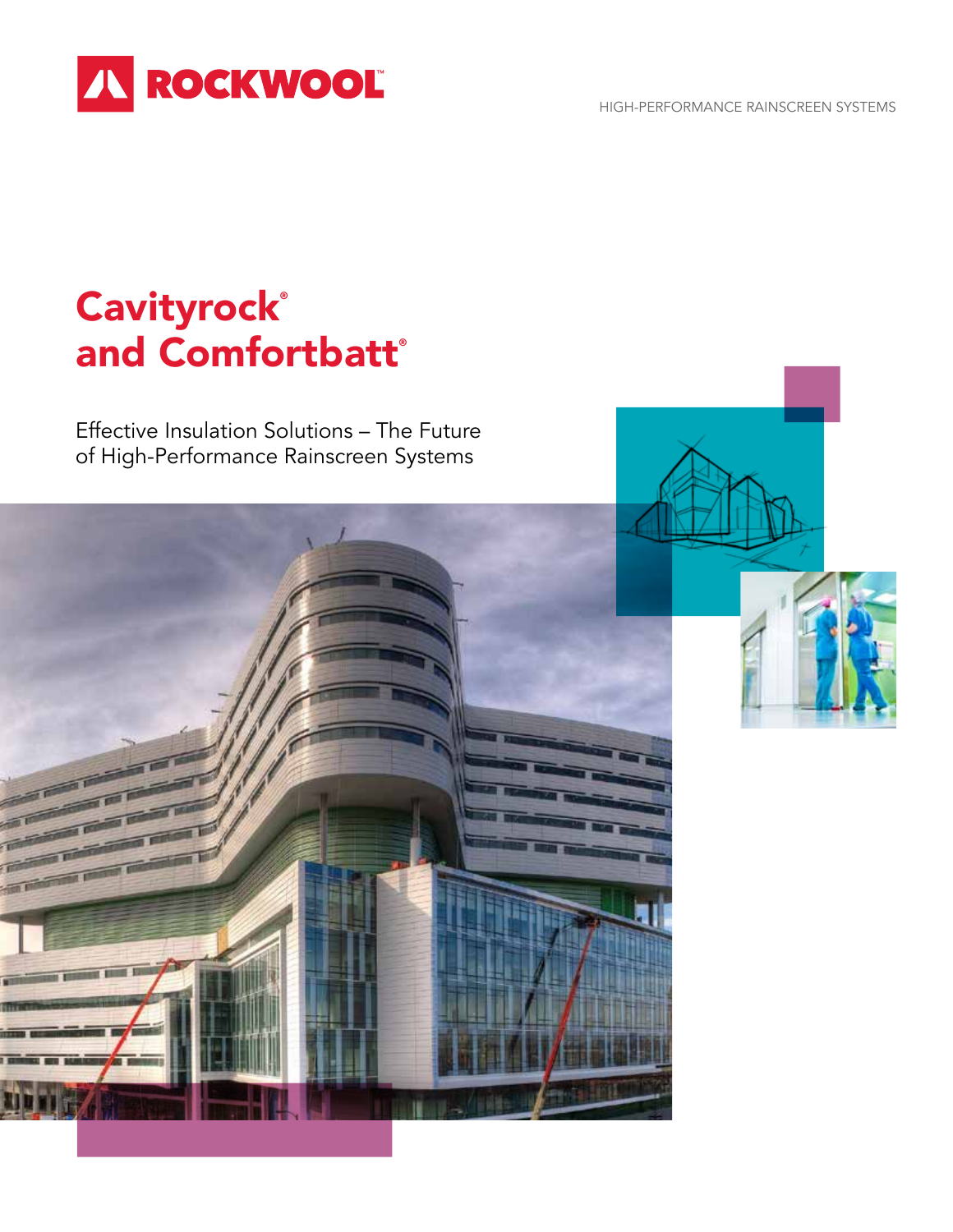

Over 60,000 sq. ft. of ROCKWOOL Cavityrock® was installed in the Rush University Medical Center's 14-story hospital in Chicago. (Also shown on front cover.) Rush is seeking gold leadership in energy and environment design (LEED®) certification for the new hospital. "From the beginning, it's been designed to use water and energy efficiently and keep down waste. We're using environmentally responsible building materials, and we're recycling as much as we possibly can," says Mick Zdeblick, vice president, campus transformation.\*

## The Building Envelope Design using ROCKWOOL

#### Evolution of Rainscreen Systems

The primary functions of a wall system\* – to protect, facilitate, and/or provide heat, air, rain penetration, movement of moisture, fire, durability, noise, light, strength, and aesthetics – have not changed over the past 40 years. The same cannot be said for the components and design of cavity wall systems, which have undergone a significant transformation in North America.

This change in design requirements is a result of the increased code requirements that are based on changing ASHRAE standards. Increasing requirements also ask for continuous insulation (c.i.) to meet the R-value and U-value requirements of ASHRAE 90.1.

ROCKWOOL is at the forefront of developing wall systems that meet this call for higher energy efficiency, sustainability, durability and better overall performance in commercial buildings.

\*Canadian Building Digest, NRC National Research Council Canada

#### The ROCKWOOL Difference

The R-value of ROCKWOOL insulation does not change over time because stone wool is not produced with blowing agents, which off-gas and result in lower thermal performance. Not only is the thermal performance of ROCKWOOL insulation maintained over its lifetime, but the wall system's thermal performance is maintained because ROCKWOOL products are dimensionally stable.





1970

All insulation in the stud wall with building paper on the exterior. No cavity wall insulation used.



1990

All insulation in the cavity with no insulation in the steel stud. Highperformance air/vapor barriers used.



### 2010

A combination of insulation within the steel stud and cavity. Vapor permeable air barriers used.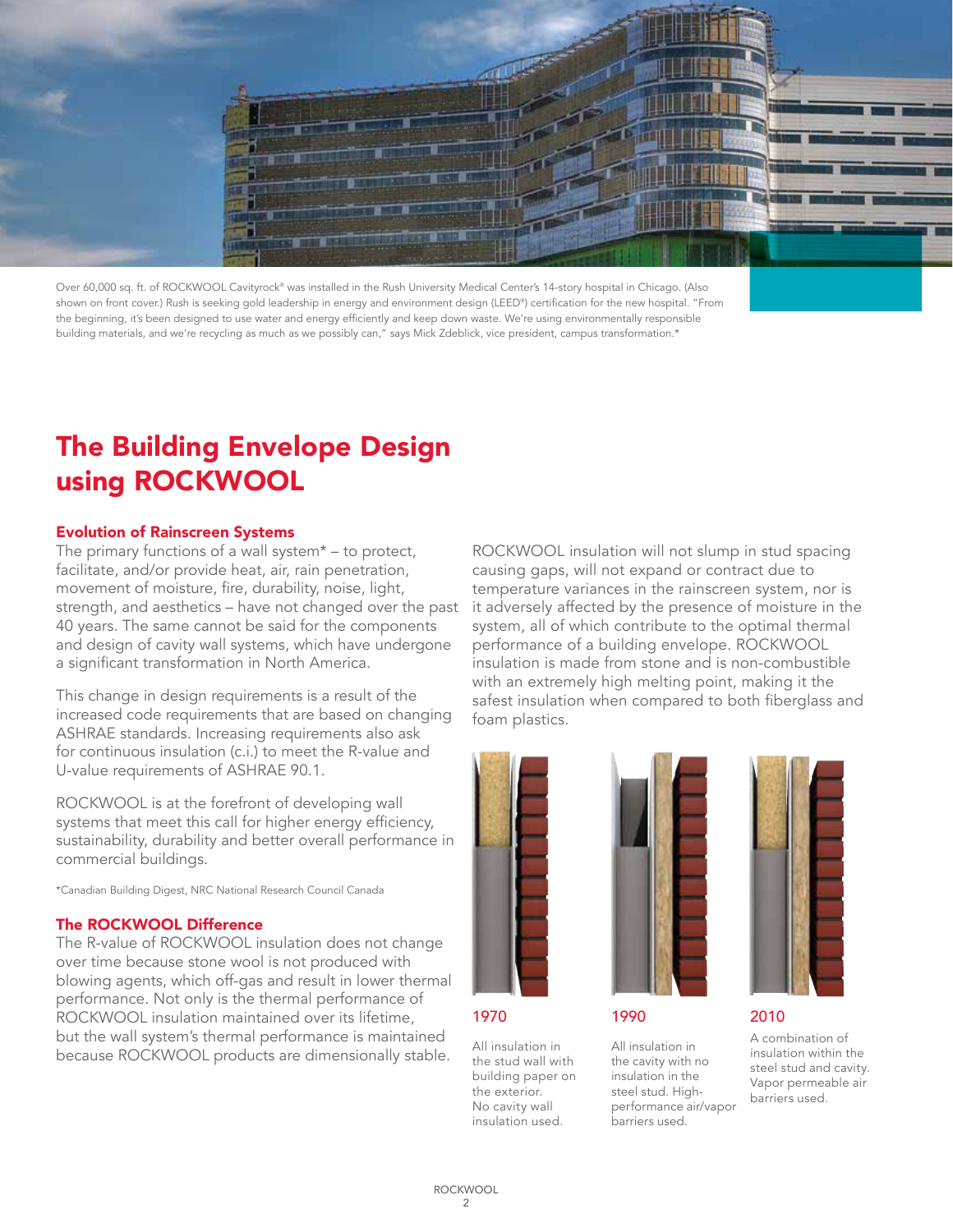## High-Performance Rainscreen Systems

- Thermal Continues of Continuous Resistance **Continuous** Stable Long-Term
- **Vapor Permeable**

**Continuous** Insulation

- 
- allows for an insulation<br>• Sound Absorbent
- Fire Resistant
- bound Absorbent **•** Environmentally Sustainable

### The Rainscreen System

The ROCKWOOL Wall Rainsceen System comprises ROCKWOOL thermal batt insulation in the exterior stud wall cavity (up to 6"), combined with a high-density, semi-rigid ROCKWOOL insulation board (up to 6") in the external cavity.

ROCKWOOL insulation within the exterior wall stud cavity and the external cavity offers superior long-term thermal efficiency, fire resistance, moisture control, and acoustic performance.

### Rainscreen System Zone 4-8

Components: Cladding, Air space, Cavityrock® , Permeable air barrier, Exterior gypsum board sheathing, Steel stud, Comfortbatt® , Vapor barrier, Gypsum board.

Note: In climates dominated by heating degree days (HDDs), the blue air barrier material should be vapor permeable.

### ROCKWOOL Comfortbatt® and Cavityrock®– Wall Combination

### ROCKWOOL Comfortbatt®

The Comfortbatt® product line is a non-combustible, semirigid batt insulation range that is designed for exterior steel stud wall applications.

Comfortbatt® products are available from 2.5" to 8" in thickness and have standard R-values ranging from R10 to R32. Comfortbatt® also has a unique flexible edge designed to compress as the batt is inserted into walls, attics, ceilings and floor frames.

### ROCKWOOL Cavityrock®

ROCKWOOL Cavityrock® products are non-combustible, semi-rigid insulation boards specifically engineered for exterior cavity wall and rainscreen applications.

Cavityrock® is available in thicknesses ranging from 1" to 6", in .5" increments. The products available in 1" to 2" thicknesses are mono-density solutions, thickness of 2.5" or greater is designed using our dual-density technology. The full line of Cavityrock® products provide a thermal resistance rating of R4.3/inch.

The dual-density technology offers a high-density outer layer and a lower-density inner layer. The high-density outer layer provides greater rigidity and water repellency, while the inner layer helps to conform to architectural features leading to a truer installation.



ROCKWOOL Cavityrock<sup>®</sup> products are compatible with numerous framing systems and cladding attachment systems. This exterior insulation solution is also approved for use in many NFPA 285-compliant designs.

To learn more visit rockwool.com/products/cavityrock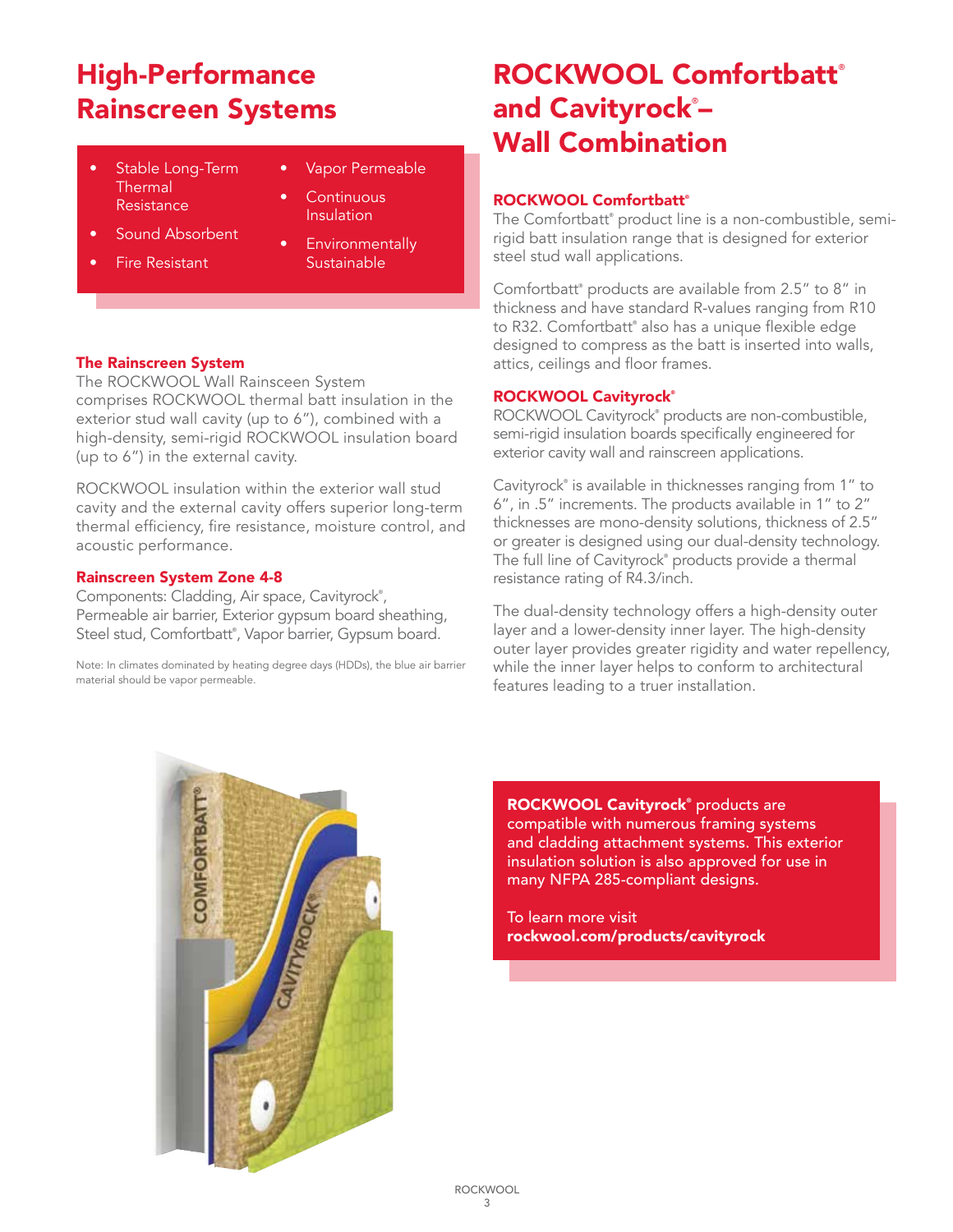## Benefits to this Wall Assembly

### Dimensional Stability

The dimensional stability of an insulation material is necessary for the faultless function of an insulation system. Dimensional changes in materials vary according to their physical properties. Thermal expansion coefficients express the rate at which materials shrink or expand when cooled or heated. ROCKWOOL insulation has a much smaller thermal expansion coefficient than organic insulation materials such as foam plastics.

Poor dimensional stability can cause shrinking, expansion, and buckling of a system's insulation. These actions can lead to thermal bridging, waterproofing breaches, and unpredictable insulation performance.

### Long-Term Thermal Performance

As the building industry seeks new and innovative solutions that are truly energy efficient, ROCKWOOL leads the way in developing wall systems with excellent long-term thermal performance. This is the result of two inherent properties in its insulating systems – lack of thermal loss due to dimensional changes, and the insulation's ability to repel water, which aids in the control of heat loss and gain.

The use of Cavityrock® as a continuous insulation (c.i.) results in a wall with higher effective thermal resistance values than foam plastics.

| <b>Material Type</b>        | Expansion<br>Co-Efficient<br>10-6 m/m <sup>°</sup> C | Expansion at Temp.<br>Difference of 50°C or<br>90°F over 10 m./33 ft. |
|-----------------------------|------------------------------------------------------|-----------------------------------------------------------------------|
| Stone Wool                  | 5.5                                                  | 3                                                                     |
| Concrete                    | 12                                                   | 6                                                                     |
| Steel                       | 12                                                   | 6                                                                     |
| <b>Expanded Polystyrene</b> | 70                                                   | 35                                                                    |
| <b>Extruded Polystyrene</b> | 80                                                   | 40                                                                    |
| Polyurethane                | 100                                                  | 50                                                                    |
| Polyisocyanurate            | 120                                                  | 60                                                                    |

### Water Vapor Permeance

The water vapor permeance of ROCKWOOL insulation allows for increased potential for drying without trapping transient moisture in the assembly. ROCKWOOL Cavityrock® and Comfortbatt® are water repellent yet vapor permeable insulation products, and will allow transient vapors to pass through without restriction. Lower permeable insulations such as foam plastics can work as vapor retarders and can greatly affect the drying potential of many typical building assemblies.



Soleno Project, Montreal, QC ROCKWOOL Cavityrock®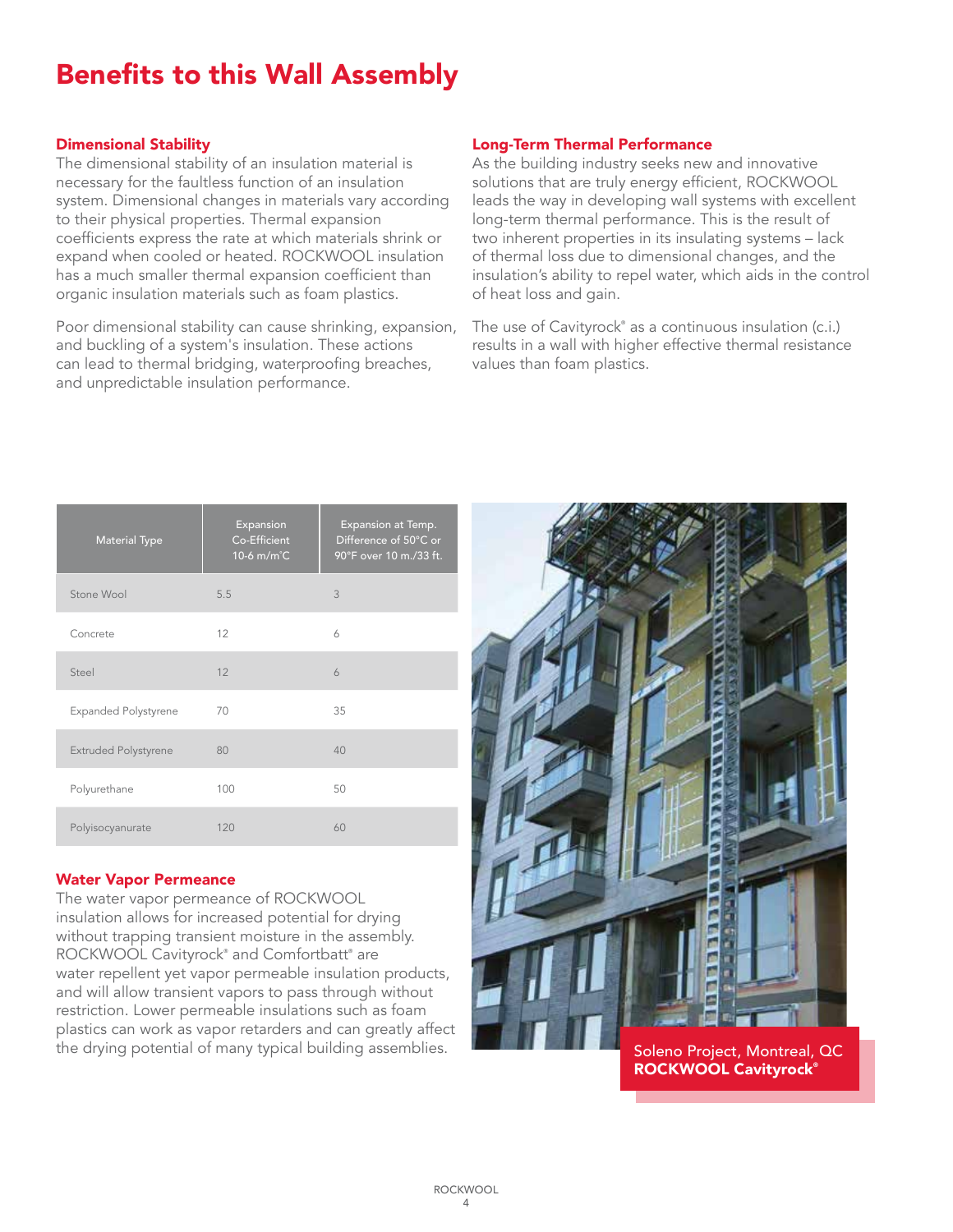## Cavityrock® Black

### The Future of Open-Joint Rainscreen Design

Cavityrock® Black is specially designed to mask the insulation layer in open-joint rainscreen applications, with a bonded black mat fleece facing that leaves the appearance with crisp, black lines. These aesthetic benefits come with the same excellent thermal performance, fire resistance, and moisture control that is standard with ROCKWOOL Cavityrock<sup>®</sup> insulation.



The image above shows a view of an insulated exterior wall, one with un-faced Cavityrock® , and the other with Cavityrock® Black, installed between vertical Z-Girts

### Perfect for the Job Site

Many open-joint cladding solutions use a combination of materials such as a secondary weather-resistive barrier (WRB) to mask the insulation layer, Cavityrock® Black simplifies the system by combining the insulation installation and masking in one step. This reduces the installation time and material cost to achieve the clean, distinguishable aesthetic along the façade.

> Download the technical datasheet and learn more about **Cavityrock**® Black by visiting

rockwool.com/products/cavityrock

Cavityrock® Black maintains the thermal performance of R4.3/inch and achieves a flame spread and smoke development index lower than commonly used black scrim materials. The black facing is also designed for exposure to the elements including weather, heat, and UV exposure.

Available in a variety of dimensions to meet the requirements various projects, Cavityrock® Black comes in thicknesses from 2"-6", featuring a dual-density design in thicknesses greater than 2".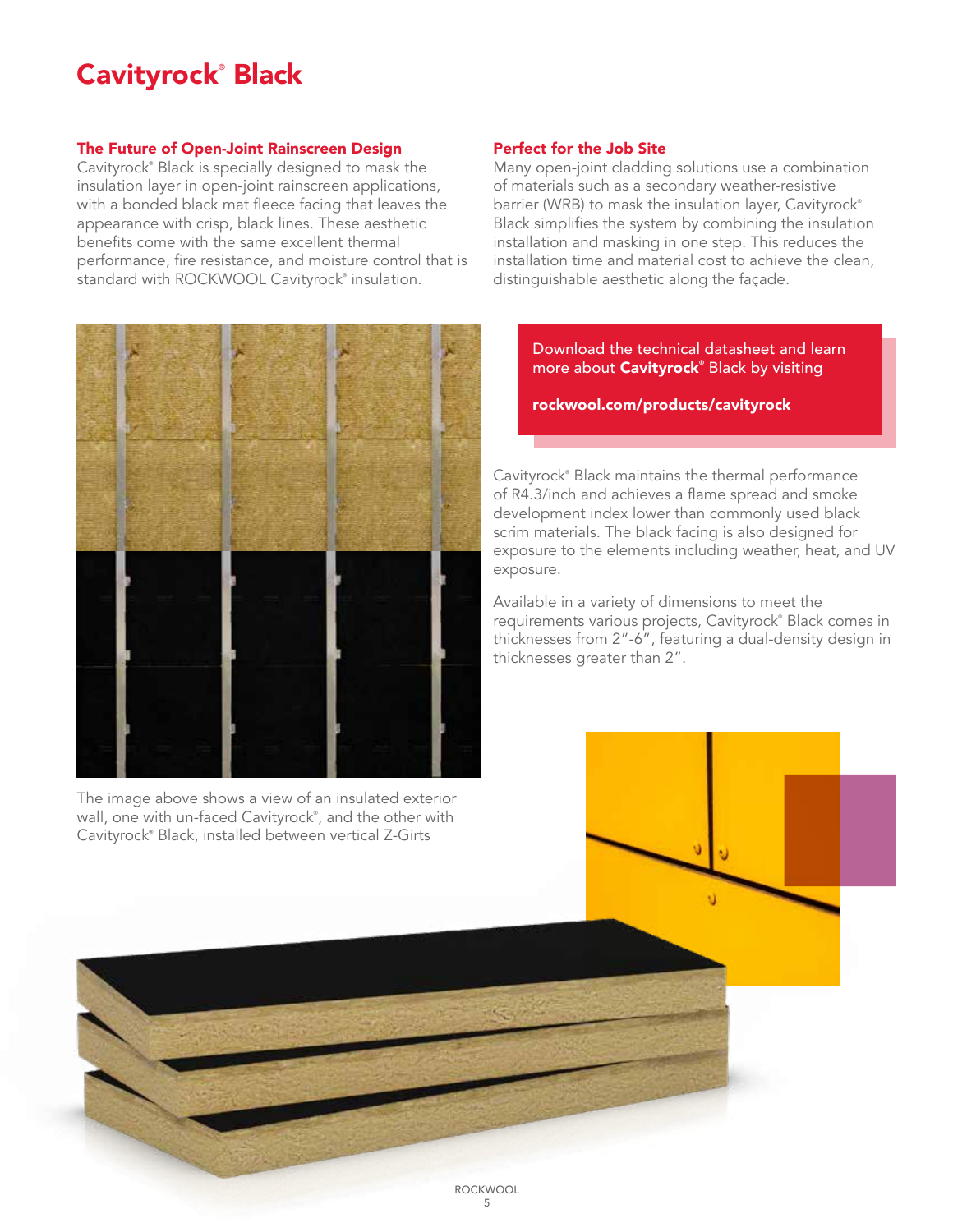### Build Your Wall Rainscreen System

|                          |            | Canada Only |            | US Only |            |       | North America |       |                                                                                                                                                                                                                                 |                          |
|--------------------------|------------|-------------|------------|---------|------------|-------|---------------|-------|---------------------------------------------------------------------------------------------------------------------------------------------------------------------------------------------------------------------------------|--------------------------|
| R-value and<br>Thickness | R14 (3.5") |             | R15 (3.5") |         | R22.5 (6") |       | R24 (6")      |       |                                                                                                                                                                                                                                 |                          |
| $\vee$                   | 16''       | 24''        | 16''       |         | $-16"$     | 24''  | 16"           | 24''  |                                                                                                                                                                                                                                 |                          |
| R4.20 (1")               | 19.95      | 19.95       | 20.95      | 20.95   | 28.45      | 28.45 | 29.95         | 29.95 |                                                                                                                                                                                                                                 | Stated R-value           |
|                          | 12.15      | 13.45       | 12.35      | 13.75   | 13.85      | 15.55 | 14.45         | 16.25 | 7.36                                                                                                                                                                                                                            | <b>Effective R-value</b> |
| R6.30 (1.5")             | 22.05      | 22.05       | 23.05      | 23.05   | 30.55      | 30.55 | 32.05         | 32.05 | e de la propieta de la propieta de la propieta de la propieta de la propieta de la propieta de la propieta de<br>La propieta de la propieta de la propieta de la propieta de la propieta de la propieta de la propieta de la pr | Stated R-value           |
|                          | 14.25      | 15.55       | 14.45      | 15.85   | 15.65      | 17.25 | 15.75         | 17.55 | 8.96                                                                                                                                                                                                                            | Effective R-value        |
| R8.40 (2")               | 24.15      | 24.15       | 25.15      | 25.15   | 32.65      | 32.65 | 34.15         | 34.15 | $\mathbf{d}$                                                                                                                                                                                                                    | Stated R-value           |
|                          | 16.35      | 17.65       | 16.55      | 17.95   | 18.05      | 19.75 | 18.65         | 20.45 | 11.56                                                                                                                                                                                                                           | Effective R-value        |
| w                        | 26.50      | 26.50       | 27.50      | 27.50   | 35.00      | 35.00 | 36.50         | 36.50 |                                                                                                                                                                                                                                 | Stated R-value           |
| R10.75 (2.5")            | 18.70      | 20.00       | 18.90      | 20.30   | 20.40      | 22.10 | 21.00         | 22.80 | 13.91                                                                                                                                                                                                                           | Effective R-value        |
| <b>Contract</b>          | 28.65      | 28.65       | 29.65      | 29.65   | 37.15      | 37.15 | 38.65         | 38.65 | ┶                                                                                                                                                                                                                               | Stated R-value           |
| R12.90 (3")              | 20.85      | 22.15       | 21.05      | 22.45   | 22.55      | 24.25 | 23.15         | 24.95 | 16.06                                                                                                                                                                                                                           | Effective R-value        |
| R15.05 (3.5")            | 30.80      | 30.80       | 31.80      | 31.80   | 39.30      | 39.30 | 40.80         | 40.80 | O<br><b>Contract Contract</b>                                                                                                                                                                                                   | Stated R-value           |
|                          | 23.00      | 24.30       | 23.20      | 24.60   | 24.70      | 26.40 | 25.30         | 27.10 | ┙<br>18.21                                                                                                                                                                                                                      | Effective R-value        |
|                          | 32.95      | 32.95       | 33.95      | 33.95   | 41.45      | 41.45 | 42.95         | 42.95 | ∽<br><b>Service</b>                                                                                                                                                                                                             | Stated R-value           |
| R <sub>17.20</sub> (4")  | 25.15      | 26.45       | 25.35      | 26.75   | 26.85      | 28.55 | 27.45         | 29.25 | 20.36                                                                                                                                                                                                                           | Effective R-value        |
|                          | 37.25      | 37.25       | 38.25      | 38.25   | 45.75      | 45.75 | 47.25         | 47.25 |                                                                                                                                                                                                                                 | Stated R-value           |
| R21.50 (5")              | 29.45      | 30.75       | 29.65      | 30.05   | 31.15      | 32.85 | 31.75         | 33.55 | 24.66                                                                                                                                                                                                                           | Effective R-value        |
|                          | 15.75      | 15.75       | $16.76 -$  | 16.75   | 24.25      | 24.25 | 25.75         | 25.75 |                                                                                                                                                                                                                                 | Stated R-value           |
|                          | 7.95       | 9.25        | 8.15       | 9.55    | 9.65       | 11.35 | 10.25         | 12.05 |                                                                                                                                                                                                                                 | Effective R-value        |

### Comfortbatt<sup>®</sup>

Cavityrock®

**Cavityrock®** 

- Effective Insulation/Framing Layer R-values between steel framing factors were obtained from ASHRAE 90.1-2013 Table A9.2-2
- Effective R-values are shown for thermal design only. Assumes **Cavityrock**® is installed as continuous insulation (c.i.).
- Moisture and condensation potential should be calculated for each assembly designed.
- **Comfortbatt**® is also available in 2.5" for steel stud applications.

#### For more detailed calculations, contact the ROCKWOOL Building Science team to discuss your specific wall design and your required performance level at 1-800-265-6878.

### • Units in h.ft<sup>2</sup> °F/BTU **Effective R-values - Example Calculation**

| Components                       | R-values  |
|----------------------------------|-----------|
| <b>Exterior Cladding</b>         | $\cap$    |
| Air Film Ext.                    | 0.17      |
| 1.5" Air Space                   | $\bigcap$ |
| Insulation in the Cavity         | 6.3       |
| <b>Exterior Gypsum Sheathing</b> | 0.45      |
| Stud Cavity Insulation           | 0.91      |
| Gypsum                           | 0.45      |
| Air Film Int.                    | 0.68      |
| Total                            | 8.96      |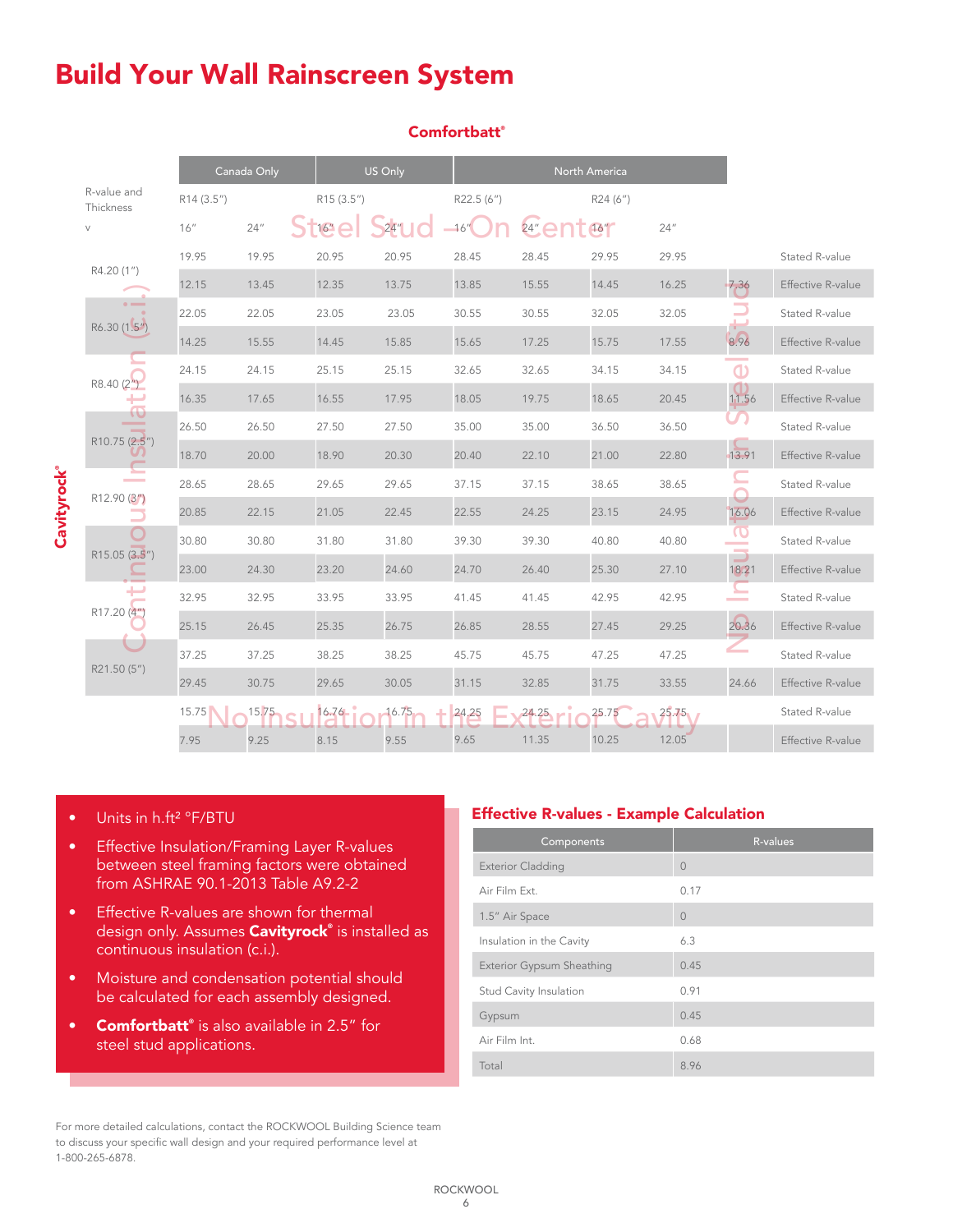### Superior Sound Absorption

Architects are increasingly choosing cladding façades on buildings, which, when compared to brick, tends to reduce the acoustical performance value of the wall system. With recent trends towards the use of new lightweight construction techniques and cladding materials, ROCKWOOL stone wool cavity wall insulation provides added acoustical value by outperforming traditional foam plastic insulation.

In a wall system, stone wool provides improved low frequency sound absorption to both normal and random incidents of noise. Reduced noise in the workplace can result in a more efficient and pleasant work environment for building occupants.

The stone wool fiber orientation and increased density of both Cavityrock® and Comfortbatt® , compared to other types of insulation, effectively reduce sound transmission across the wall system. Greater noise or sound control is further achieved when thicker Cavityrock®, Comfortbatt®, and gypsum board are used together.

### ASTM E90 Sound Transmission Loss Test (Metal stud wall with exterior cladding system)



**Test Wall:** (Inside to Outside) 1/2" Gypsum, 6" Steel stud, ROCKWOOL Comfortbatt® insulation, 5/8" Gypsum board, Air/Vapor retarder, ROCKWOOL Cavityrock® insulation, 3/8" Cement board cladding.

### Cavityrock® – Accoustical Performance

### ASTM C423 - Co-Efficients at Frequencies

| <b>Thickness</b> |      | 125 Hz 250 Hz 500 Hz               |      | 1000<br>Hz | 2000<br>Hz | 4000<br>TE. | <b>NRC</b> |
|------------------|------|------------------------------------|------|------------|------------|-------------|------------|
| 1.5''            |      | 0.19  0.55  1.03  1.06  1.02  1.01 |      |            |            |             | 0.90       |
| 2.0''            |      | 0.26 0.71 1.14 1.09 1.04 1.03      |      |            |            |             | 1.00       |
| 3.0''            | 0.72 | 0.93                               | 0.88 | 0.84       | 0.90       | 0.97        | 0.90       |



### 50 ASTM E90 Sound Transmission Loss Test 40 (Metal stud wall without exterior cladding system)



Test Wall: (Inside to Outside) 1/2" Gypsum, 6" Steel stud, Gypsum board, Air/ Vapor retarder, ROCKWOOL Cavityrock® insulation, Airspace, 3/8" Cement board cladding.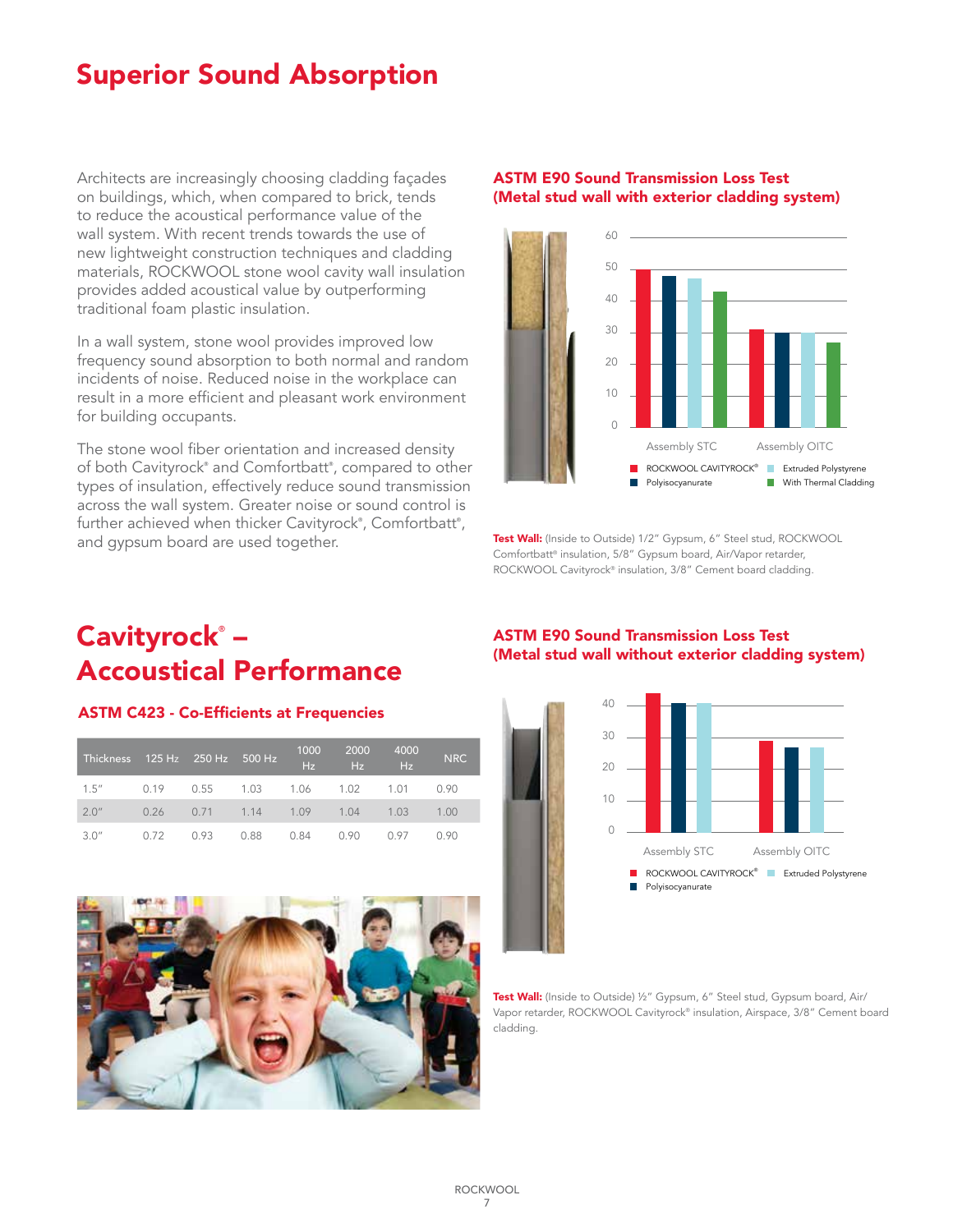### ROCKWOOL Stone Wool: Fire Resistant, Non-Combustible Insulation

A key feature of ROCKWOOL products is their fire resistance. Cavityrock® is classified as "non-combustible" as determined by ASTM E136 and CAN4-S114. It will not develop toxic smoke or promote flame spread, even when directly exposed to fire, as some other insulation materials do. When tested in accordance with ASTM E84, results typically show a flame spread of 0 and a smoke development of 0. By comparison, spray polyurethane foam (SPUF) results, when tested to ASTM E84, typically achieve a flame of 25 and smoke developed in the 350 to 500 range. ROCKWOOL Cavityrock® and Comfortbatt® stone wool insulation have a melting point of approximately 2150ºF (1177ºC).

### Fire Safety: Stone Wool Versus Foam

More recently, as a result of the Shanghai fire in 2010, new concerns have been raised about fire safety during construction. In the case of the Shanghai fire, foam insulation was ignited accidentally during construction and quickly spread through the building exterior. Because of these safety concerns, ROCKWOOL firmly believes in the added value that passive fire resistance provides for buildings.

### Temperature Development in a Standard Fire (ASTM E119)





The severity of the Shanghai fire was partially a result of the use of urethane foam insulation, which aided in the spread of flame and smoke.

### Fire Performance

| Product                                                 | Specification            | <b>Test</b>                                        | Result                                      |
|---------------------------------------------------------|--------------------------|----------------------------------------------------|---------------------------------------------|
| Cavityrock <sup>®</sup>                                 | ASTM E136                | Behavior of Materials at 1382°F (750°C)            | Non-Combustible                             |
| Cavityrock®, Comfortbatt®<br>(split-insulated assembly) | <b>CAN4 S114</b>         | Non-Combustibility in Building<br><b>Materials</b> | Non-Combustible                             |
| Cavityrock <sup>®</sup>                                 | <b>ASTM E84 (UL 723)</b> | Surface Burning Characteristics                    | Flame Spread $= 0$<br>Smoke Developed = $0$ |
| Cavityrock®, Comfortbatt®<br>(split-insulated assembly) | CAN/ULC S102             | Surface Burning Characteristics                    | Flame Spread $= 0$<br>Smoke Developed = $0$ |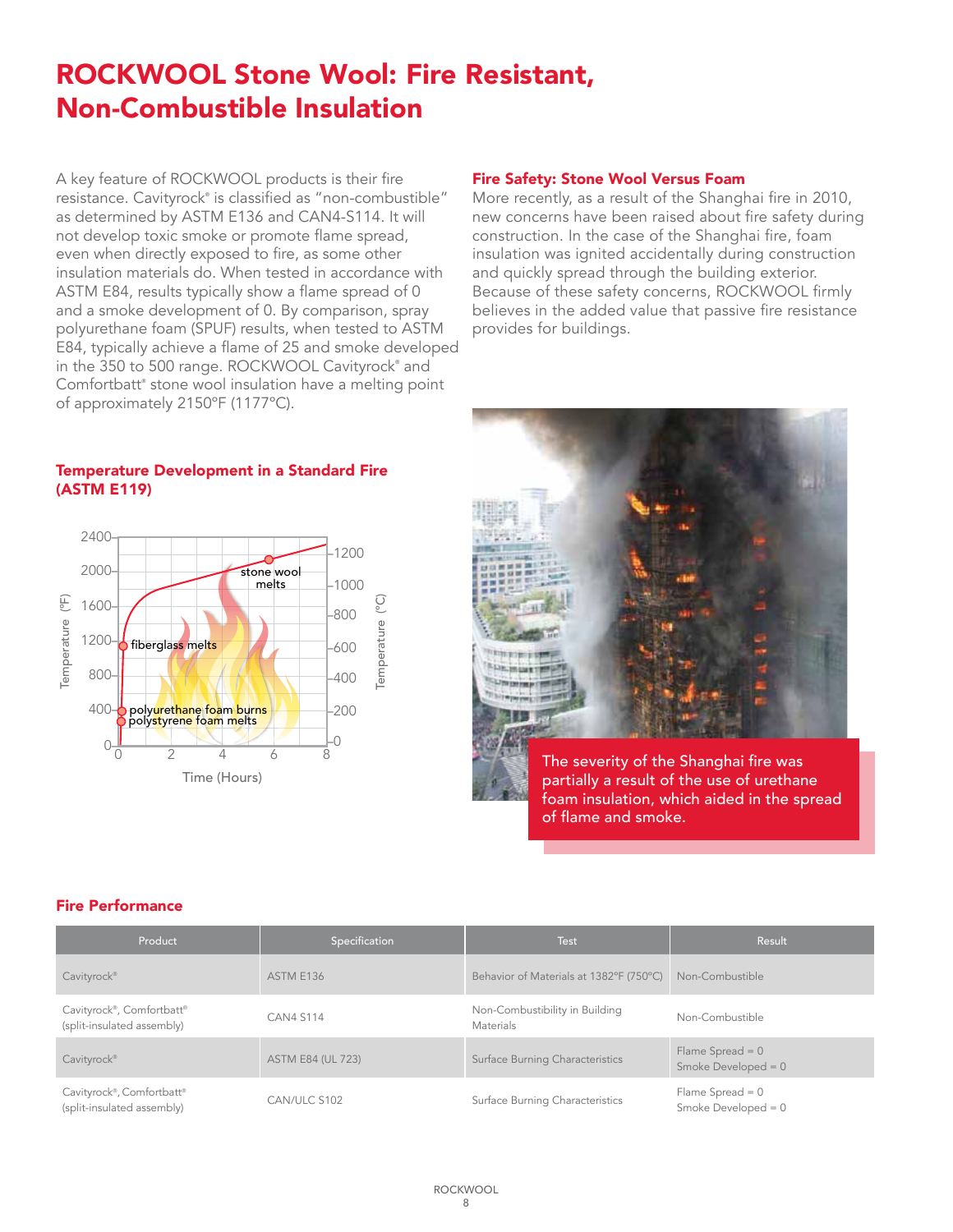### Moisture Management

#### Moisture Retention Comparison

To obtain a better understanding of the characteristics of in situ thermal insulation within cavity walls, a Certified Building Science Expert at ROCKWOOL reviewed two applicable scenarios in Seattle, Washington. The scenarios were modeled for a three-year period and the theoretical wall was located at mid-level of a high-rise on the western elevation. The charts below represent the first modeled scenario. Note that, in this scenario, Cavityrock® had much less moisture content over the same period than XPS foam insulation under the same conditions.

### Wall with ROCKWOOL Cavityrock® [(Water Content (kg/m3)]

| Layer/Material                                     | Start of<br>Calc. | End of<br>Calc. | Min. | Max.   |
|----------------------------------------------------|-------------------|-----------------|------|--------|
| Brick (Old)                                        | 3.34              | 2.91            | 1.19 | 195.38 |
| Air Layer 25 mm                                    | 1.88              | 2.07            | 0.46 | 23.48  |
| ROCKWOOL Cavityrock <sup>®</sup>                   | 0.02              | 0.02            | 0.00 | 0.07   |
| Vapor Retarder (1 perm)                            | 0.00              | 0.00            | 0.00 | 0.00   |
| Concrete Blocks,<br><b>Pumice Aggregate</b>        | 28.00             | 11.13           | 8.33 | 28.00  |
| <b>Total Water Content</b><br>(kq/m <sup>2</sup> ) | 6.0               | 2.58            | 2.16 | 2479   |

Results: Mineral wool insulation in a typical cavity wall will at maximum increase water content from 0.02 kg/m3 to 0.07 kg/m3. XPS had an increase in water content from 0.31 kg/m3 to 0.68 kg/m3.

Ten air changes/hour were included in this calculation.

### WUFI\* – Seattle, Washington Climate Zone 4 Wall with XPS [(Water Content (kg/m<sup>3</sup>)]

| Layer/Material                                     | Start of<br>Calc. | End of<br>Calc. | Min. | Max.   |
|----------------------------------------------------|-------------------|-----------------|------|--------|
| Brick (Old)                                        | 3.34              | 3.01            | 1.19 | 195.38 |
| Air Layer 25 mm                                    | 1.88              | 2.44            | .044 | 24.27  |
| <b>Extruded Polystyrene</b>                        | 0.31              | .033            | 0.12 | 0.68   |
| Vapor Retarder (1 perm)                            | 0.00              | 0.00            | 0.00 | 0.00   |
| Concrete Blocks,<br>Pumice Aggregate               | 28.00             | 10.85           | 8.17 | 28.00  |
| <b>Total Water Content</b><br>(kq/m <sup>2</sup> ) | 6.03              | 2.58            | 2.13 | 24.89  |

\*WUFI is the acronym for "Wärme – und Feuchtetransport instationär" ("Transient Heat and Moisture Transport"). WUFI is designed to calculate the simultaneous heat and moisture transport in multi-layered building components.

#### Double Vapor Barriers can Lead to Moisture Problems

Building enclosures see vapor transport and air movement through the assembly. Although both should be mitigated when designing, air transport will carry higher moisture levels, which could lead to significant moisture problems.

Vapor barriers (retarders) are typically required on the warm side of the assembly (i.e. the interior side for colder climates). As such, the permeability of the insulating materials and the exterior weather resistive barrier/air barrier is critical to avoid the use of double vapor barriers and ensure the wall assembly is able to dry out appropriately.

#### Vapor Permeability

Cavityrock® and Comfortbatt® are water repellent, yet vapor permeable insulation and will allow transient vapors to pass through without restriction. This vapor permeable quality of ROCKWOOL's cavity wall insulation allows for an increased potential for drying without trapping water in the wall assembly.

Lower-permeability insulations such as spray foam or XPS can function as vapor retarders and may affect drying potential of typical building assemblies if not designed appropriately.

The stone wool insulation in a cavity wall assembly does not wick water, which means that any bulk water that contacts the outer surface will drain and not be absorbed into the body of the insulation.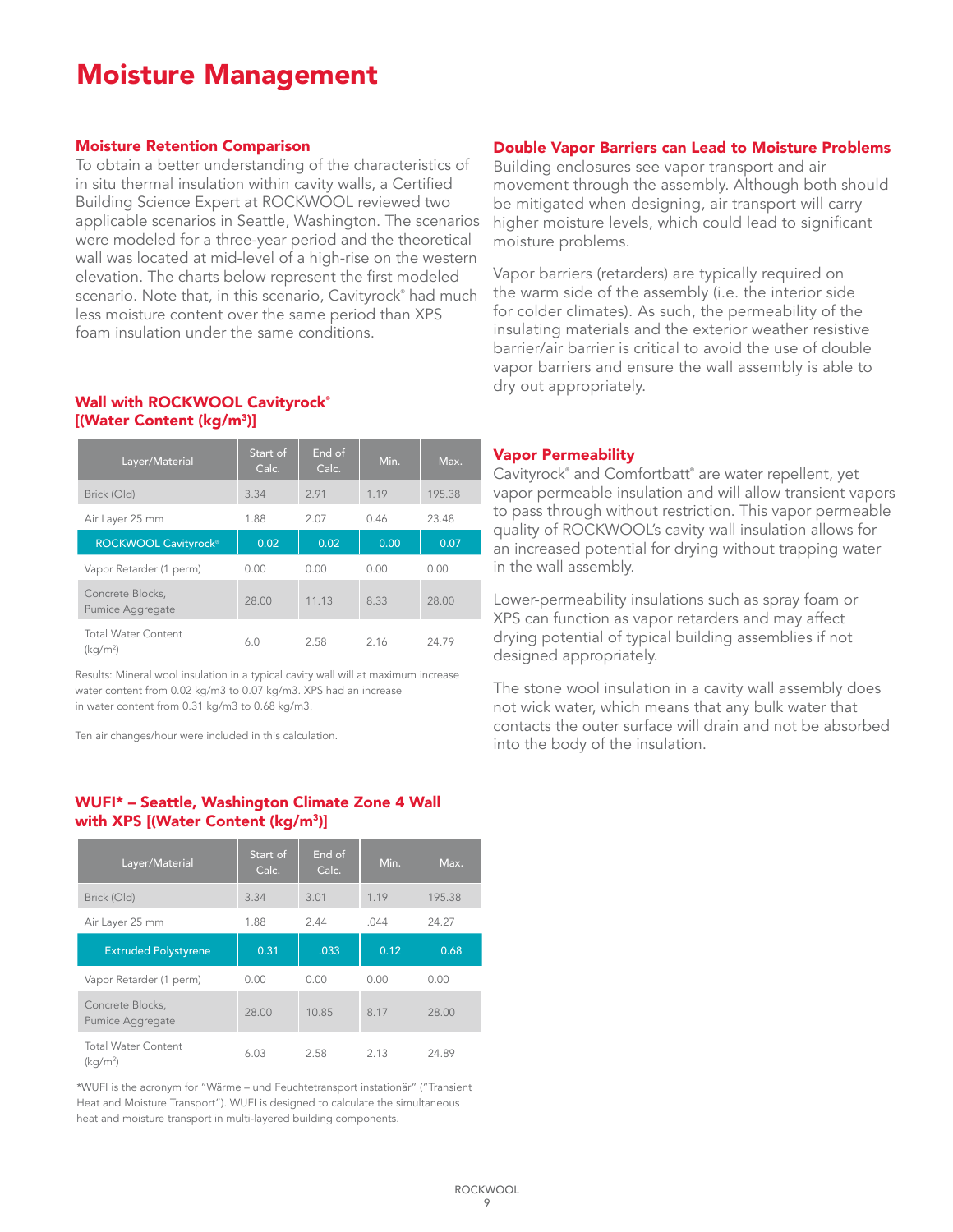#### **5 5** New York Long-Term Performance

WUFI\* – Moisture Content within Wall over 3 Years in Climate Zone 1





### WUFI\* – Moisture Content within Wall over 3 Years in Climate Zone 4

Graphs indicate the moisture performance of Cavityrock® over a 3-year timeframe.

Cavityrock® dries out year over year to the same levels, indicating that moisture does not build up in the insulation over time.

| Wall Layer/Material<br><b>CLIMATE ZONE 1</b> | Start of<br>Calc. | End of<br>Calc. | Min.  | Max.                          | Wall Layer/Material<br><b>CLIMATE ZONE 4</b> | Start of<br>Calc. | End of<br>Calc. | Min.  | Max.   |
|----------------------------------------------|-------------------|-----------------|-------|-------------------------------|----------------------------------------------|-------------------|-----------------|-------|--------|
| Cement Board                                 | 43.71             | 197.46          | 16.46 | 349.35                        | Cement Board                                 | 43.71             | 144.77          | 13.08 | 348.58 |
| Air Layer (25 mm)                            | 1.88              | 13.97           | 0.45  | 26.14                         | Air Layer (25 mm)                            | 1.88              | 9.46            | 0.34  | 17.99  |
| ROCKWOOL Cavityrock <sup>®</sup>             | 0.20              | 2.19            | 0.05  | 3.89                          | ROCKWOOL Cavityrock <sup>®</sup>             | 0.20              | 0.46            | 0.04  | 1.60   |
| Vapor Retarder (10 perm)                     | 0.00              | 0.00            | 0.00  | 0.00                          | Vapor Retarder (10 perm)                     | 0.00              | 0.00            | 0.00  | 0.01   |
| Gypsum Board (USA)                           | 6.19              | 4.32            | 2.74  | 6.19                          | Gypsum Board (USA)                           | 6.19              | 6.18            | 2.44  | 11.79  |
| ROCKWOOL Comfortbatt®                        | 0.07              | 0.04            | 0.02  | 0.07                          | ROCKWOOL Comfortbatt®                        | 0.07              | 0.06            | 0.01  | 1.41   |
| Interior Gypsum Board                        | 8.65              | 5.24            | 3.45  | 8.65                          | Vapor Retarder (0.1 perm)                    | 0.00              | 0.00            | 0.00  | 0.00   |
| Total Water Content*                         | 0.79              | 3.05            | 0.3   | 5.19                          | Interior Gypsum Board                        | 8.65              | 4.99            | 3.56  | 8.65   |
|                                              |                   |                 |       | $+1$ $+1$ $+1$ $+1$ $+1$ $-1$ | Total Water Content*                         | 0.79              | 2.21            | 0.28  |        |

\*Water content (kg/m3)

\*Water content (kg/m3)

ROCKWOOL Cavityrock® thermal insulation has a very low moisture vapor sorption and does not permit the horizontal transmission of bulk moisture through the material or the assembly.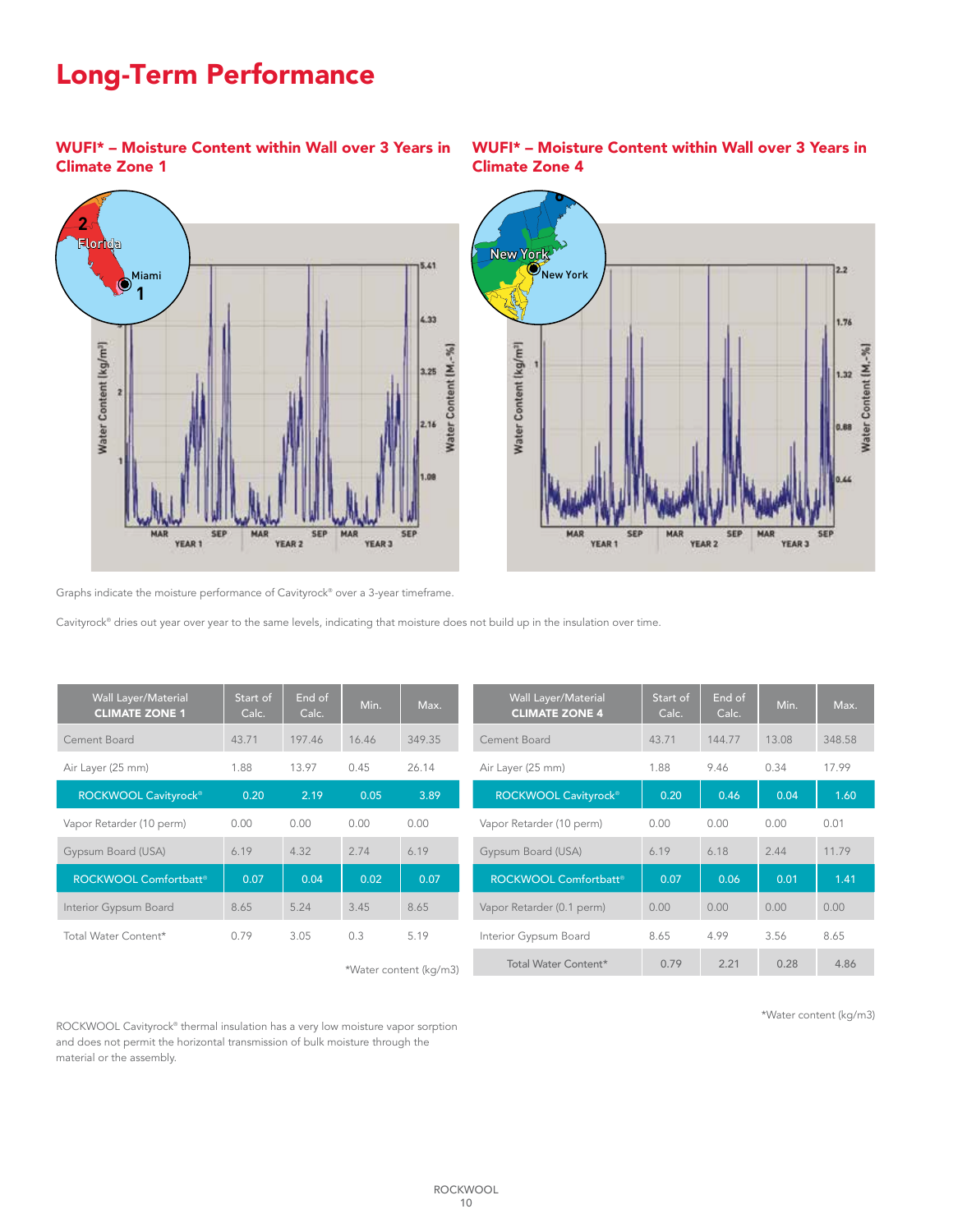### Meeting the Challenges of Today's Climate Zones

#### ASHRAE – History of R-Value Requirements

The American Society of Heating, Refrigerating and Air Conditioning Engineers (ASHRAE) is an international Society of technical individuals who provide knowledge to the building industry on heating, ventilation, airconditioning, and refrigeration (HVAC&R). The Society developed ASHRAE 90.1, an energy conservation standard that provides the minimum requirements for energy-efficient buildings. This standard, or an equivalent, is applied today in many states for commercial, government and high-rise building applications. In Canada, look to the National Building Code and refer to section A-5.3.1.2 for information on condensation and energy conservation standards.



### ASHRAE 90.1 2013 All Buildings Non-Residential Specific to Cavity Wall/Rainscreen Requirements by Climate Zone

| City/State     | <b>Climate Zone</b> | $Mass*$              | Metal Framed**                          |
|----------------|---------------------|----------------------|-----------------------------------------|
| Miami, FL      |                     | <b>NR</b>            | R <sub>13</sub>                         |
| Tampa, FL      | $\overline{2}$      | R5.7 ci              | $R13 + R3.8$ ci                         |
| Charleston, SC | 3                   | R7.6 ci              | $R13 + R5$ ci                           |
| New York, NY   | 4 (except marine)   | R9.5 ci              | $R13 + R7.5$ ci                         |
| Spokane, WA    | 5 (and marine)      | R11.4 ci             | $R13 + R10$ ci                          |
| Milwaukee, WI  | 6                   | R13.3 ci             | $R13 + R12.5$ ci                        |
| Anchorage, AK  | 7                   | R <sub>15.2</sub> ci | $R13 + R12.5$ ci                        |
| Nome, AK       | 8                   | R <sub>19</sub> ci   | R <sub>13</sub> + R <sub>18</sub> .8 ci |

\* Wall without Steel Studs eg. Concrete

\*\* Steel Stud and Cavity Wall

#### Canadian Equivalents to US Climate Zones

| City      | Province                | Climate Zone |
|-----------|-------------------------|--------------|
| Vancouver | <b>British Columbia</b> | 5            |
| Calgary   | Alberta                 | 7            |
| Regina    | Saskatchewan            |              |
| Winnipeg  | Manitoba                | 7            |
| Toronto   | Ontario                 | 6            |
| Montreal  | Quebec                  | 6            |
| Halifax   | Nova Scotia             | 6            |

### ASHRAE Map of Climate Zones

Every rating agency has its own maps that divide regions into thermal or climate zones to tailor codes and standards to what is appropriate for that particular region.

### ASHRAE Correction Factors for Metal Wall Framing

| Metal<br><b>Stud Size</b> | <b>Stud Spacing</b><br>O.C. | Cavity<br>Insulation* | Correction<br>Factor | Effective<br>R-value |
|---------------------------|-----------------------------|-----------------------|----------------------|----------------------|
|                           |                             | R11                   | 0.50                 | 5.50                 |
|                           | 16"                         | R13                   | 0.46                 | 6.00                 |
|                           |                             | <b>R15</b>            | 0.43                 | 6.40                 |
| 2x4                       |                             | R11                   | 0.60                 | 6.60                 |
|                           | 24''                        | R13                   | 0.55                 | 7.20                 |
|                           |                             | R15                   | 0.52                 | 7.80                 |
|                           | 16"                         | R <sub>19</sub>       | 0.37                 | 7.10                 |
| 2x6                       |                             | R21                   | 0.35                 | 7.40                 |
|                           |                             | R19                   | 0.45                 | 8.60                 |
|                           | 24"                         | R21                   | 0.43                 | 9.00                 |
| 2x8                       | 16"                         | <b>R25</b>            | 0.31                 | 7.80                 |
|                           | 24''                        | R25                   | 0.38                 | 9.60                 |

\*Cavity Insulation = Steel Stud Wall Insulation